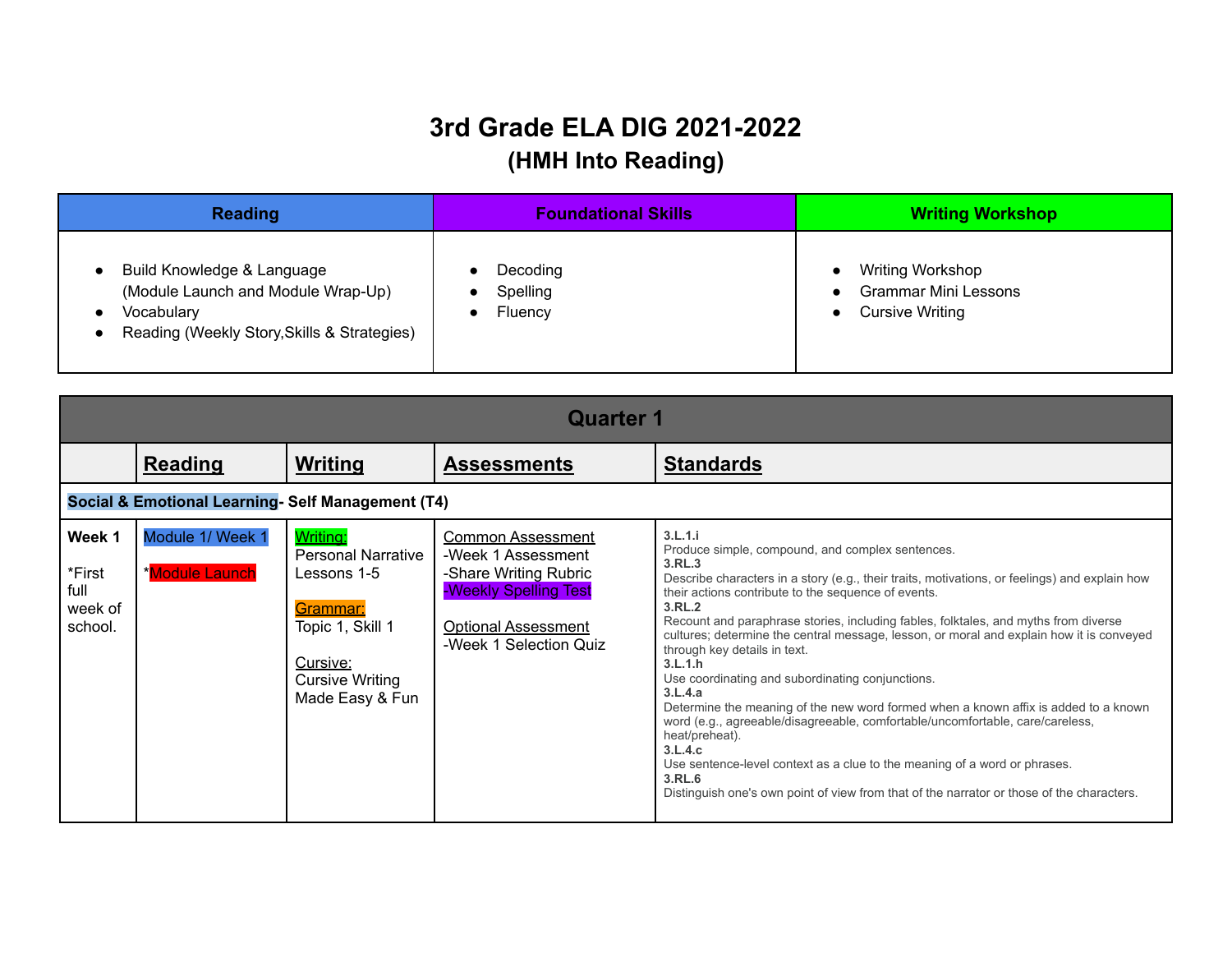| Week <sub>2</sub> | Module 1/ Week 2<br><b>*Module Launch</b> | Writing:<br><b>Personal Narrative</b><br>Lessons 6-10<br>Grammar:<br>Topic 1, Skill 2<br>Cursive:<br><b>Cursive Writing</b><br>Made Easy & Fun  | <b>Common Assessment</b><br>-Week 2 Assessment<br>-Weekly Spelling Test<br><b>Optional Assessment</b><br>-Week 2 Selection Quiz                                                                                                                                                                   | 3.RL.3<br>Describe characters in a story (e.g., their traits, motivations, or feelings) and explain how<br>their actions contribute to the sequence of events.<br>3.WF.3.d<br>Spell regular two-and three-syllable words that:<br>3.L.5.a<br>Distinguish the literal and nonliteral meanings of words and phrases in context (e.g., take<br>steps).<br>3.RL.1<br>Ask and answer questions to demonstrate understanding of a text, referring explicitly to the<br>text as the basis for the answers.<br>3.L.4.a<br>Determine the meaning of the new word formed when a known affix is added to a known<br>word (e.g., agreeable/disagreeable, comfortable/uncomfortable, care/careless,<br>heat/preheat).<br>3.L.4.c<br>Use sentence-level context as a clue to the meaning of a word or phrases.<br>3.L.2<br>Demonstrate command of the conventions of Standard English capitalization, punctuation,<br>and spelling when writing.        |
|-------------------|-------------------------------------------|-------------------------------------------------------------------------------------------------------------------------------------------------|---------------------------------------------------------------------------------------------------------------------------------------------------------------------------------------------------------------------------------------------------------------------------------------------------|-------------------------------------------------------------------------------------------------------------------------------------------------------------------------------------------------------------------------------------------------------------------------------------------------------------------------------------------------------------------------------------------------------------------------------------------------------------------------------------------------------------------------------------------------------------------------------------------------------------------------------------------------------------------------------------------------------------------------------------------------------------------------------------------------------------------------------------------------------------------------------------------------------------------------------------------|
| Week 3            | Module 1/Week 3<br>*Module Launch         | Writing:<br><b>Personal Narrative</b><br>Lessons 11-15<br>Grammar:<br>Topic 1, Skill 3<br>Cursive:<br><b>Cursive Writing</b><br>Made Easy & Fun | <b>Common Assessment</b><br>-Week 3 Assessment*<br>-Writing Rubric (Found under<br>resources in writing<br>workshop book R14)<br>-Weekly Spelling Test<br>OptionalAssessment<br>-Week 3 Selection Quiz<br>-Module Test (Instead of<br>Week 3 Weekly Assessment)<br>*Unless you do the Module Test | 3.L.1.i<br>Produce simple, compound, and complex sentences.<br>3.L.1<br>Demonstrate command of the conventions of Standard English grammar and usage when<br>writing or speaking.<br>3.RL.2<br>Recount and paraphrase stories, including fables, folktales, and myths from diverse<br>cultures; determine the central message, lesson, or moral and explain how it is conveyed<br>through key details in text.<br>3.RL.1<br>Ask and answer questions to demonstrate understanding of a text, referring explicitly to the<br>text as the basis for the answers.<br>3.L.1.h<br>Use coordinating and subordinating conjunctions.<br>3.L.4.a<br>Determine the meaning of the new word formed when a known affix is added to a known<br>word (e.g., agreeable/disagreeable, comfortable/uncomfortable, care/careless,<br>heat/preheat).<br>3.RL.6<br>Distinguish one's own point of view from that of the narrator or those of the characters. |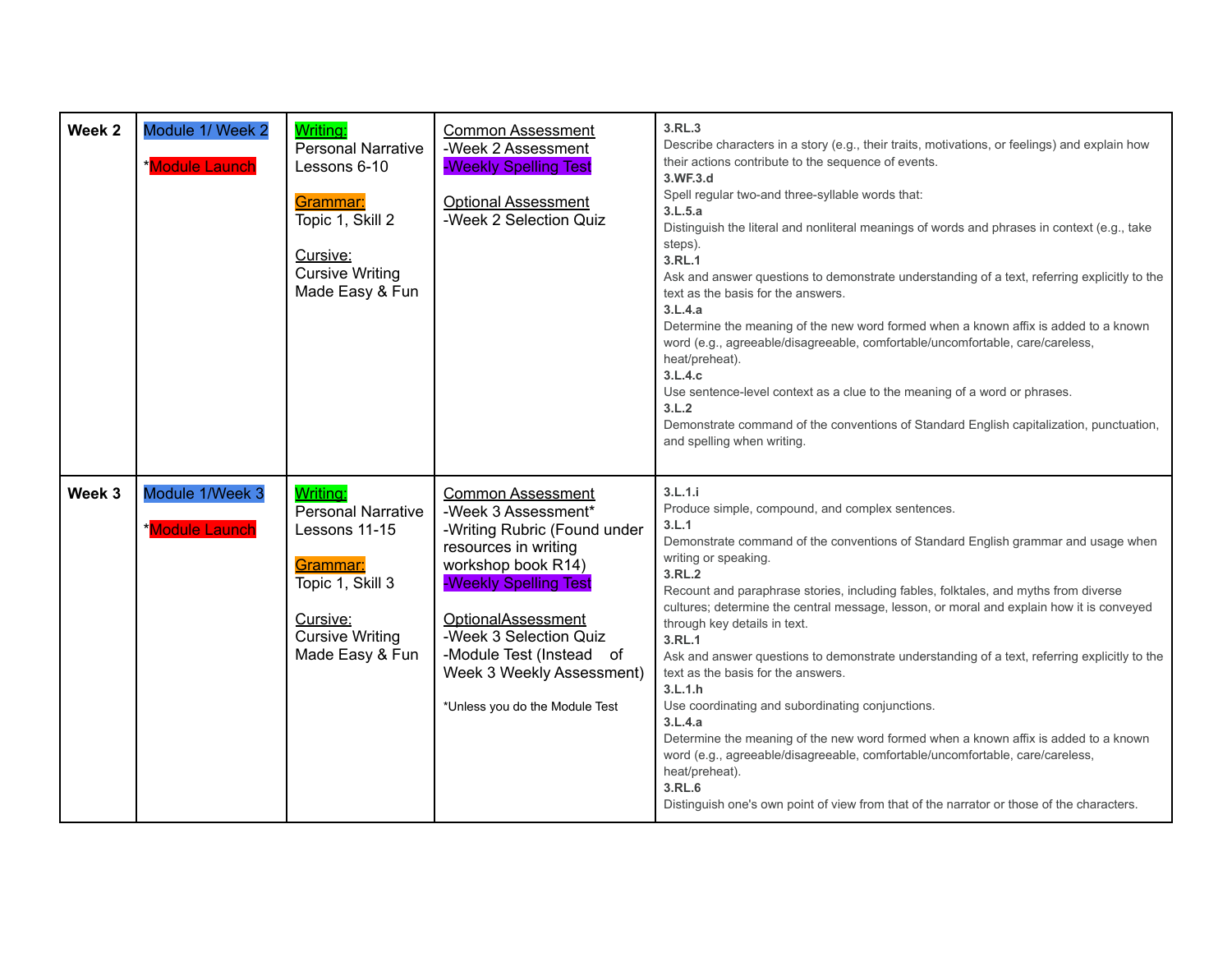|        | Social & Emotional Learning- Relationship Skills (T132) |                                                                                                                             |                                                                                                                                                   |                                                                                                                                                                                                                                                                                                                                                                                                                                                                                                                                                                                                                                                                                                                                                                                                                                                                                                                                                                                                                                                                                                                                                                                                           |  |
|--------|---------------------------------------------------------|-----------------------------------------------------------------------------------------------------------------------------|---------------------------------------------------------------------------------------------------------------------------------------------------|-----------------------------------------------------------------------------------------------------------------------------------------------------------------------------------------------------------------------------------------------------------------------------------------------------------------------------------------------------------------------------------------------------------------------------------------------------------------------------------------------------------------------------------------------------------------------------------------------------------------------------------------------------------------------------------------------------------------------------------------------------------------------------------------------------------------------------------------------------------------------------------------------------------------------------------------------------------------------------------------------------------------------------------------------------------------------------------------------------------------------------------------------------------------------------------------------------------|--|
| Week 4 | Module 2/ Week 1<br>*Module Launch                      | Writing:<br>Correspondence<br>Lessons 1-5<br>Grammar:<br>Topic 1, Skill 4<br>Cursive:<br>Cursive Writing<br>Made Easy & Fun | Common Assessment<br>-Week 1 Assessment<br>-Share Writing Rubric<br>-Weekly Spelling Test<br><b>Optional Assessment</b><br>-Week 1 Selection Quiz | 3.RL.3<br>Describe characters in a story (e.g., their traits, motivations, or feelings) and explain how<br>their actions contribute to the sequence of events.<br>3.WF.3.d<br>Spell regular two-and three-syllable words that:<br>3.L.5.c<br>Distinguish shades of meaning among related words that describe states of mind or<br>degrees of certainty (e.g., knew, believed, suspected, heard, and wondered).<br>3.L.1.a<br>Explain the function of nouns, pronouns, verbs, adjectives, and adverbs in general and<br>their functions in particular sentences.<br>3.L.4.a<br>Determine the meaning of the new word formed when a known affix is added to a known<br>word (e.g., agreeable/disagreeable, comfortable/uncomfortable, care/careless,<br>heat/preheat).<br>3.L.2<br>Demonstrate command of the conventions of Standard English capitalization, punctuation,<br>and spelling when writing.<br>3.RL.7<br>Explain how specific aspects of a text's illustrations contribute to what is conveyed by the<br>words in a story (e.g., create mood, emphasize aspects of a character or setting).3.RL.6<br>Distinguish one's own point of view from that of the narrator or those of the characters. |  |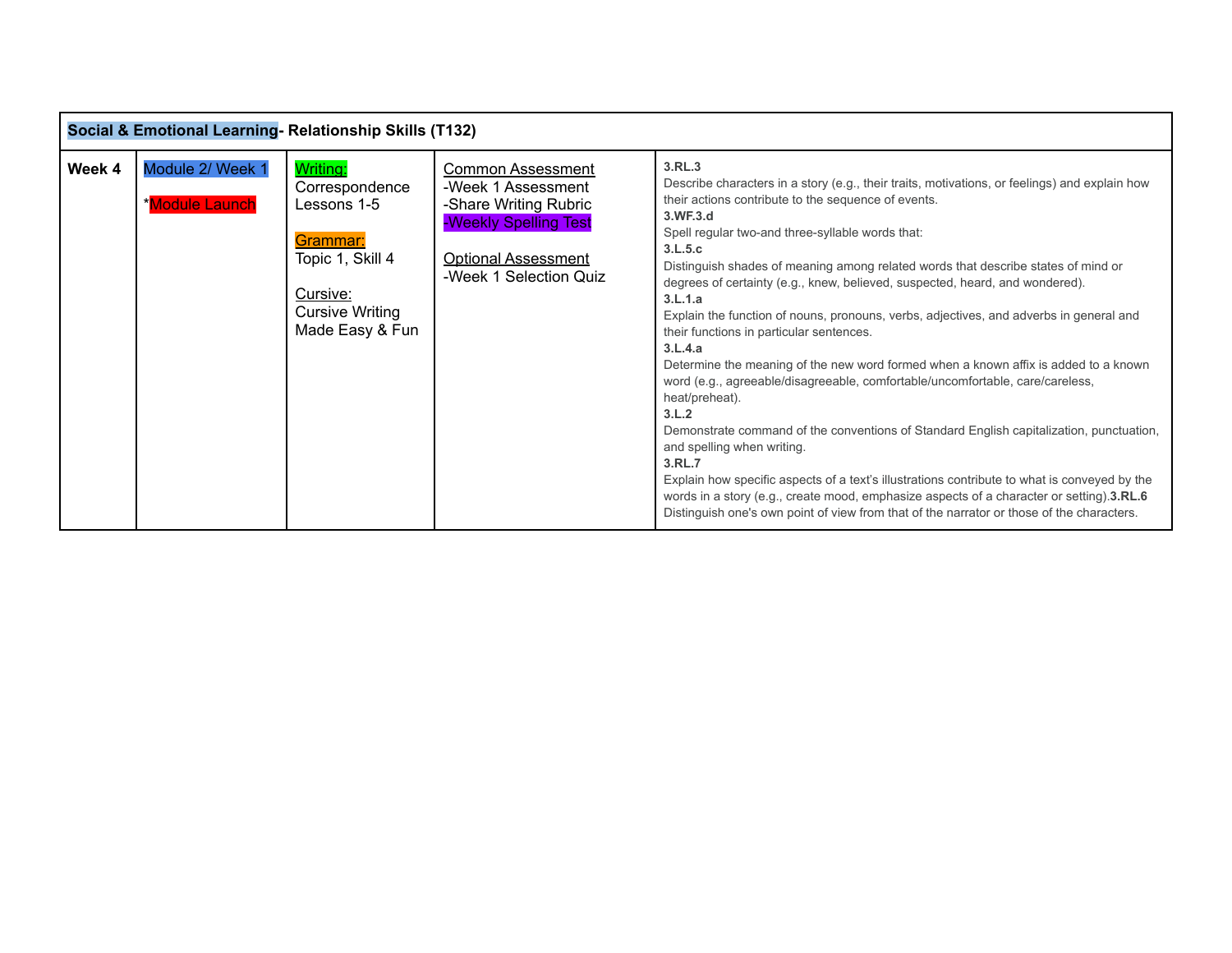| Week 5 | Module 2/ Week 2<br><b>Module Launch</b>  | Writing:<br>Correspondence<br>Lessons 6-10<br>Grammar:<br>Topic 1, Skill 5<br>Cursive:<br><b>Cursive Writing</b><br>Made Easy & Fun  | <b>Common Assessment</b><br>-Week 2 Assessment<br>-Weekly Spelling Test<br><b>Optional Assessment</b><br>-Week 2 Selection Quiz                                                                                                                                                                          | 3.L.5.c<br>Distinguish shades of meaning among related words that describe states of mind or<br>degrees of certainty (e.g., knew, believed, suspected, heard, and wondered).<br>3.WF.3<br>Know and apply spelling conventions and patterns.<br>3.L.5.a<br>Distinguish the literal and nonliteral meanings of words and phrases in context (e.g., take<br>steps).<br>3.WF.3.c<br>Spell singular and plural possessives (e.g., teacher's, teachers').<br>3.RL.5<br>Refer to parts of stories, dramas, and poems when writing or speaking about a text, using<br>terms such as chapter, scene, and stanza; describe how each successive part builds on<br>earlier sections.<br>3.WF.3.d.1<br>Combine all basic syllable types: closed, VCe (Vowel-Consonant-silent e), open, vowel<br>team, vowel-r, and consonant le.<br>3.L.4.a<br>Determine the meaning of the new word formed when a known affix is added to a known<br>word (e.g., agreeable/disagreeable, comfortable/uncomfortable, care/careless,<br>heat/preheat).<br>3.RI.5<br>Use text features and search tools (e.g., key words, sidebars, hyperlinks) to locate<br>information relevant to a given topic efficiently.<br>3.WF.3.e.2<br>Pattern-based words. |
|--------|-------------------------------------------|--------------------------------------------------------------------------------------------------------------------------------------|----------------------------------------------------------------------------------------------------------------------------------------------------------------------------------------------------------------------------------------------------------------------------------------------------------|------------------------------------------------------------------------------------------------------------------------------------------------------------------------------------------------------------------------------------------------------------------------------------------------------------------------------------------------------------------------------------------------------------------------------------------------------------------------------------------------------------------------------------------------------------------------------------------------------------------------------------------------------------------------------------------------------------------------------------------------------------------------------------------------------------------------------------------------------------------------------------------------------------------------------------------------------------------------------------------------------------------------------------------------------------------------------------------------------------------------------------------------------------------------------------------------------------------------|
| Week 6 | Module 2/ Week 3<br><b>*Module Launch</b> | Writing:<br>Correspondence<br>Lessons 11-15<br>Grammar:<br>Topic 1, Skill 6<br>Cursive:<br><b>Cursive Writing</b><br>Made Easy & Fun | <b>Common Assessment</b><br>-Week 3 Assessment*<br>-Writing Rubric (Found under<br>resources in writing<br>workshop book R14)<br>-Weekly Spelling Test<br><b>OptionalAssessment</b><br>-Week 3 Selection Quiz<br>-Module Test (Instead of<br>Week 3 Weekly Assessment)<br>*Unless you do the Module Test | 3.RL.3<br>Describe characters in a story (e.g., their traits, motivations, or feelings) and explain how<br>their actions contribute to the sequence of events.<br>3.L.1.a<br>Explain the function of nouns, pronouns, verbs, adjectives, and adverbs in general and<br>their functions in particular sentences.<br>3.RL.5<br>Refer to parts of stories, dramas, and poems when writing or speaking about a text, using<br>terms such as chapter, scene, and stanza; describe how each successive part builds on<br>earlier sections.<br>3.L.4.a<br>Determine the meaning of the new word formed when a known affix is added to a known<br>word (e.g., agreeable/disagreeable, comfortable/uncomfortable, care/careless,<br>heat/preheat).<br>3.RL.6<br>Distinguish one's own point of view from that of the narrator or those of the characters.                                                                                                                                                                                                                                                                                                                                                                       |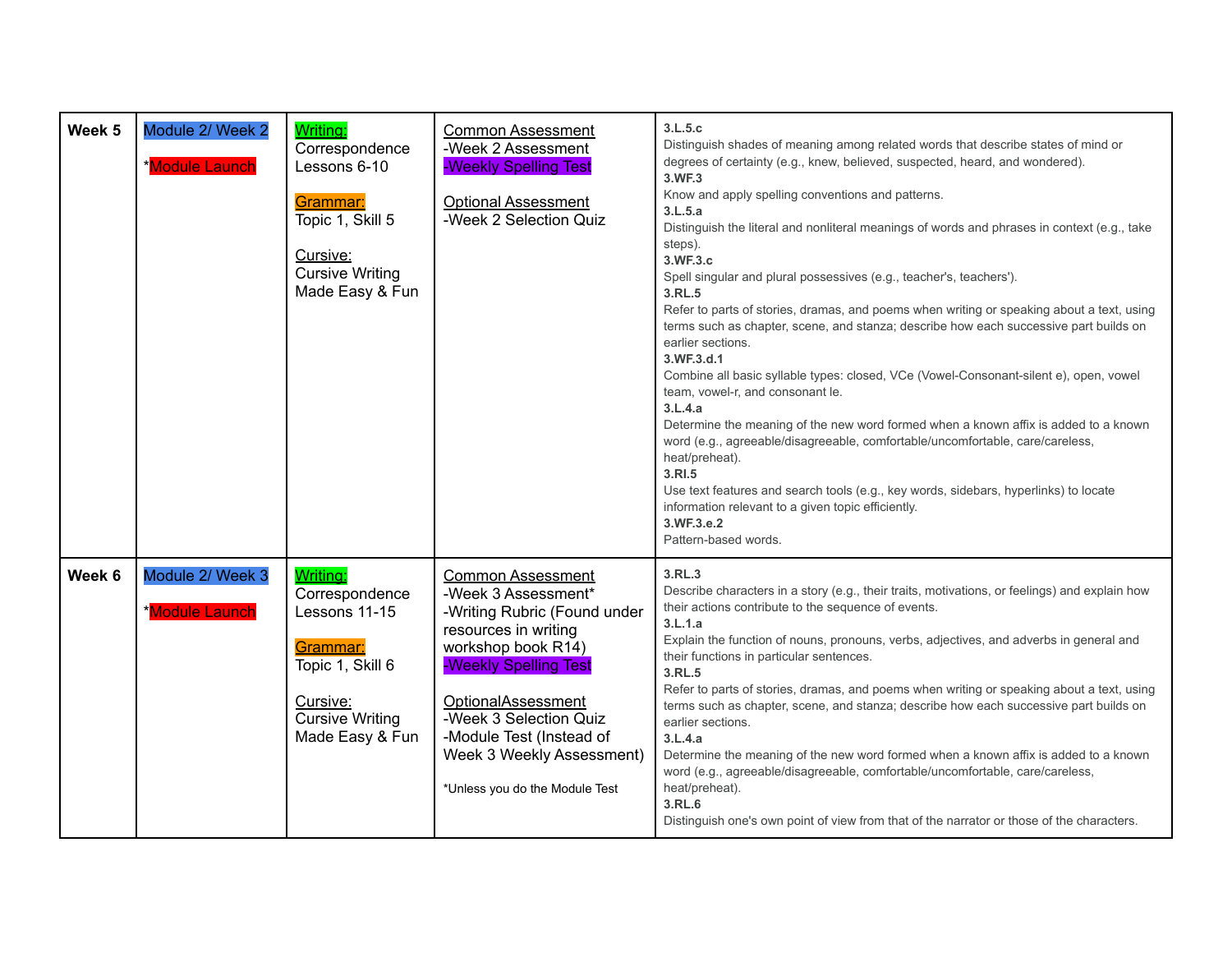|        | Social & Emotional Learning-Responsible Decision-Making (T260) |                                                                                                                                    |                                                                                                                                                          |                                                                                                                                                                                                                                                                                                                                                                                                                                                                                                                                                                                                                                                                                                                                                                                                                                                                                                                                                                                                                                                                                                                              |  |
|--------|----------------------------------------------------------------|------------------------------------------------------------------------------------------------------------------------------------|----------------------------------------------------------------------------------------------------------------------------------------------------------|------------------------------------------------------------------------------------------------------------------------------------------------------------------------------------------------------------------------------------------------------------------------------------------------------------------------------------------------------------------------------------------------------------------------------------------------------------------------------------------------------------------------------------------------------------------------------------------------------------------------------------------------------------------------------------------------------------------------------------------------------------------------------------------------------------------------------------------------------------------------------------------------------------------------------------------------------------------------------------------------------------------------------------------------------------------------------------------------------------------------------|--|
| Week 7 | Module 3/ Week 1<br>*Module Launch                             | Writing:<br>Informational<br>Lessons 1-5<br>Grammar:<br>Topic 2, Skill 1<br>Cursive:<br><b>Cursive Writing</b><br>Made Easy & Fun  | <b>Common Assessment</b><br>-Week 1 Assessment<br>-Share Writing Rubric<br>-Weekly Spelling Test<br><b>Optional Assessment</b><br>-Week 1 Selection Quiz | 3.RI.2<br>Determine the main idea of a text; recount and paraphrase the key details and explain how<br>they support the main idea.<br>3.L.1.e<br>Form and use the simple verb tenses (e.g., I walked; I walk; I will walk).<br>3.RI.3<br>Describe the relationship between a series of historical events, scientific ideas or concepts,<br>or steps in technical procedures in a text, using language that pertains to time, sequence,<br>and cause/effect.<br>3.L.4.a<br>Determine the meaning of the new word formed when a known affix is added to a known<br>word (e.g., agreeable/disagreeable, comfortable/uncomfortable, care/careless,<br>heat/preheat).<br>3.RI.5<br>Use text features and search tools (e.g., key words, sidebars, hyperlinks) to locate<br>information relevant to a given topic efficiently.<br>3.L.4.c<br>Use sentence-level context as a clue to the meaning of a word or phrases.<br>3.RI.7<br>Use information gained from illustrations (e.g., maps, photographs) and the words in a text<br>to demonstrate understanding of the text (e.g., where, when, why, and how key events<br>occur). |  |
| Week 8 | Module 3/ Week 2<br>*Module Launch                             | Writing:<br>Informational<br>Lessons 6-10<br>Grammar:<br>Topic 2, Skill 2<br>Cursive:<br><b>Cursive Writing</b><br>Made Easy & Fun | <b>Common Assessment</b><br>-Week 2 Assessment<br>-Weekly Spelling Test<br><b>Optional Assessment</b><br>-Week 2 Selection Quiz                          | 3.RI.2<br>Determine the main idea of a text; recount and paraphrase the key details and explain how<br>they support the main idea.<br>3.L.1.c<br>Use abstract nouns (e.g., childhood).<br>3.L.4.a<br>Determine the meaning of the new word formed when a known affix is added to a known<br>word (e.g., agreeable/disagreeable, comfortable/uncomfortable, care/careless,<br>heat/preheat).<br>3.RI.1<br>Ask and answer questions to demonstrate understanding of a text, referring explicitly to the<br>text as the basis for the answers.                                                                                                                                                                                                                                                                                                                                                                                                                                                                                                                                                                                  |  |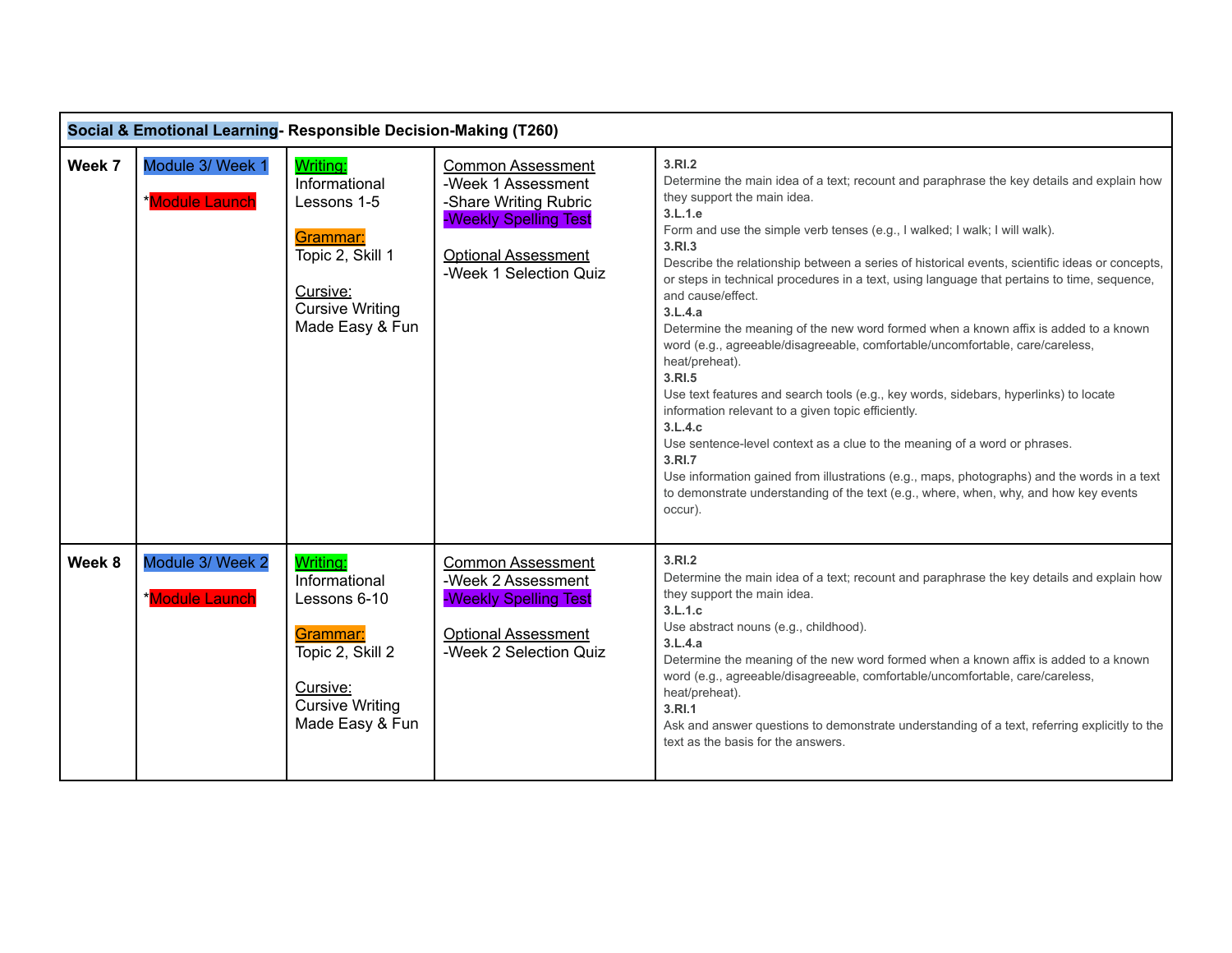| Writing:<br>Module 3/ Week 3<br>Week 9<br><b>Common Assessment</b><br>-Week 3 Assessment*<br>Informational<br>*Module Launch<br>-Writing Rubric (Found under<br>Lessons 11-15<br>resources in writing<br>workshop book R14)<br>Grammar:<br>-Weekly Spelling Test<br>Topic 2, Skill 3<br>OptionalAssessment<br>Cursive:<br><b>Cursive Writing</b><br>-Week 3 Selection Quiz<br>Made Easy & Fun<br>-Module Test (Instead of<br>Week 3 Weekly Assessment)<br>*Unless you do the Module Test | 3.RI.2<br>Determine the main idea of a text; recount and paraphrase the key details and explain how<br>they support the main idea.<br>3.L.1.c<br>Use abstract nouns (e.g., childhood).<br>3.L.4.a<br>Determine the meaning of the new word formed when a known affix is added to a known<br>word (e.g., agreeable/disagreeable, comfortable/uncomfortable, care/careless,<br>heat/preheat).<br>3.RI.1<br>Ask and answer questions to demonstrate understanding of a text, referring explicitly to the<br>text as the basis for the answers. |
|------------------------------------------------------------------------------------------------------------------------------------------------------------------------------------------------------------------------------------------------------------------------------------------------------------------------------------------------------------------------------------------------------------------------------------------------------------------------------------------|---------------------------------------------------------------------------------------------------------------------------------------------------------------------------------------------------------------------------------------------------------------------------------------------------------------------------------------------------------------------------------------------------------------------------------------------------------------------------------------------------------------------------------------------|
|------------------------------------------------------------------------------------------------------------------------------------------------------------------------------------------------------------------------------------------------------------------------------------------------------------------------------------------------------------------------------------------------------------------------------------------------------------------------------------------|---------------------------------------------------------------------------------------------------------------------------------------------------------------------------------------------------------------------------------------------------------------------------------------------------------------------------------------------------------------------------------------------------------------------------------------------------------------------------------------------------------------------------------------------|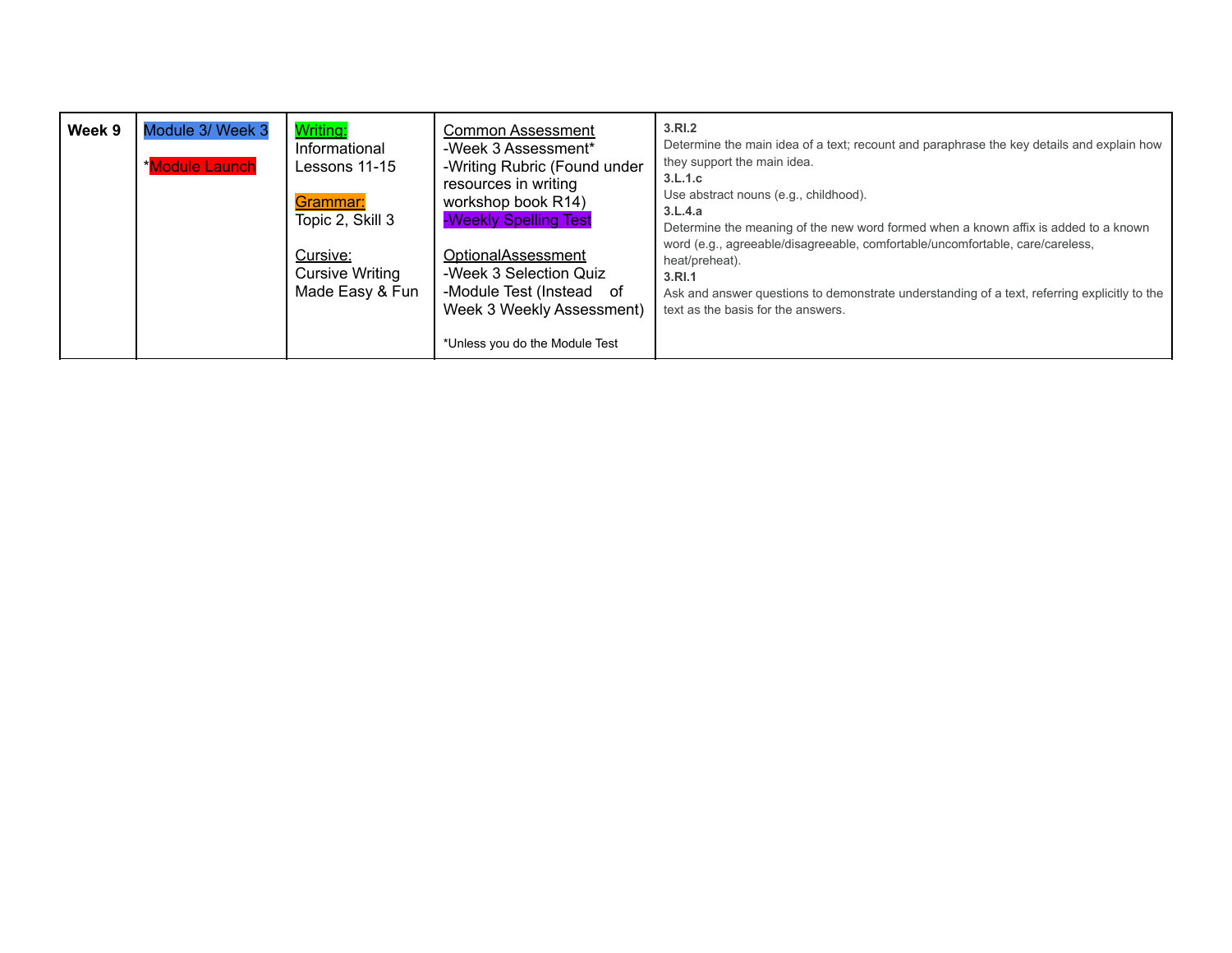|        | <b>Quarter 2</b>                                      |                                                                                                                                      |                                                                                                                                                          |                                                                                                                                                                                                                                                                                                                                                                                                                                                                                                                                                                                                                                                                                                                                                                                                                                                                                                                                                                     |  |
|--------|-------------------------------------------------------|--------------------------------------------------------------------------------------------------------------------------------------|----------------------------------------------------------------------------------------------------------------------------------------------------------|---------------------------------------------------------------------------------------------------------------------------------------------------------------------------------------------------------------------------------------------------------------------------------------------------------------------------------------------------------------------------------------------------------------------------------------------------------------------------------------------------------------------------------------------------------------------------------------------------------------------------------------------------------------------------------------------------------------------------------------------------------------------------------------------------------------------------------------------------------------------------------------------------------------------------------------------------------------------|--|
|        | <b>Reading</b>                                        | <b>Writing</b>                                                                                                                       | <b>Assessments</b>                                                                                                                                       | <b>Standards</b>                                                                                                                                                                                                                                                                                                                                                                                                                                                                                                                                                                                                                                                                                                                                                                                                                                                                                                                                                    |  |
|        | Social & Emotional Learning- Relationship Skills (T5) |                                                                                                                                      |                                                                                                                                                          |                                                                                                                                                                                                                                                                                                                                                                                                                                                                                                                                                                                                                                                                                                                                                                                                                                                                                                                                                                     |  |
| Week 1 | Module 4/ Week 1<br>*Module Launch                    | Writing:<br>Narrative: Story<br>Lessons 1-5<br>Grammar:<br>Topic 2, Skill 4<br>Cursive:<br><b>Cursive Writing</b><br>Made Easy & Fun | <b>Common Assessment</b><br>-Week 1 Assessment<br>-Share Writing Rubric<br>-Weekly Spelling Test<br><b>Optional Assessment</b><br>-Week 1 Selection Quiz | 3.L.5.c<br>Distinguish shades of meaning among related words that describe states of mind or<br>degrees of certainty (e.g., knew, believed, suspected, heard, and wondered).<br>3.L.1.f<br>Ensure subject-verb and pronoun-antecedent agreement.<br>3.RL.4<br>Determine the meaning of words and phrases as they are used in a text, distinguishing<br>literal from nonliteral language.<br>3.L.1.a<br>Explain the function of nouns, pronouns, verbs, adjectives, and adverbs in general and<br>their functions in particular sentences.<br>3.RL.5<br>Refer to parts of stories, dramas, and poems when writing or speaking about a text, using<br>terms such as chapter, scene, and stanza; describe how each successive part builds on<br>earlier sections.<br>3.L.4.a<br>Determine the meaning of the new word formed when a known affix is added to a known<br>word (e.g., agreeable/disagreeable, comfortable/uncomfortable, care/careless,<br>heat/preheat). |  |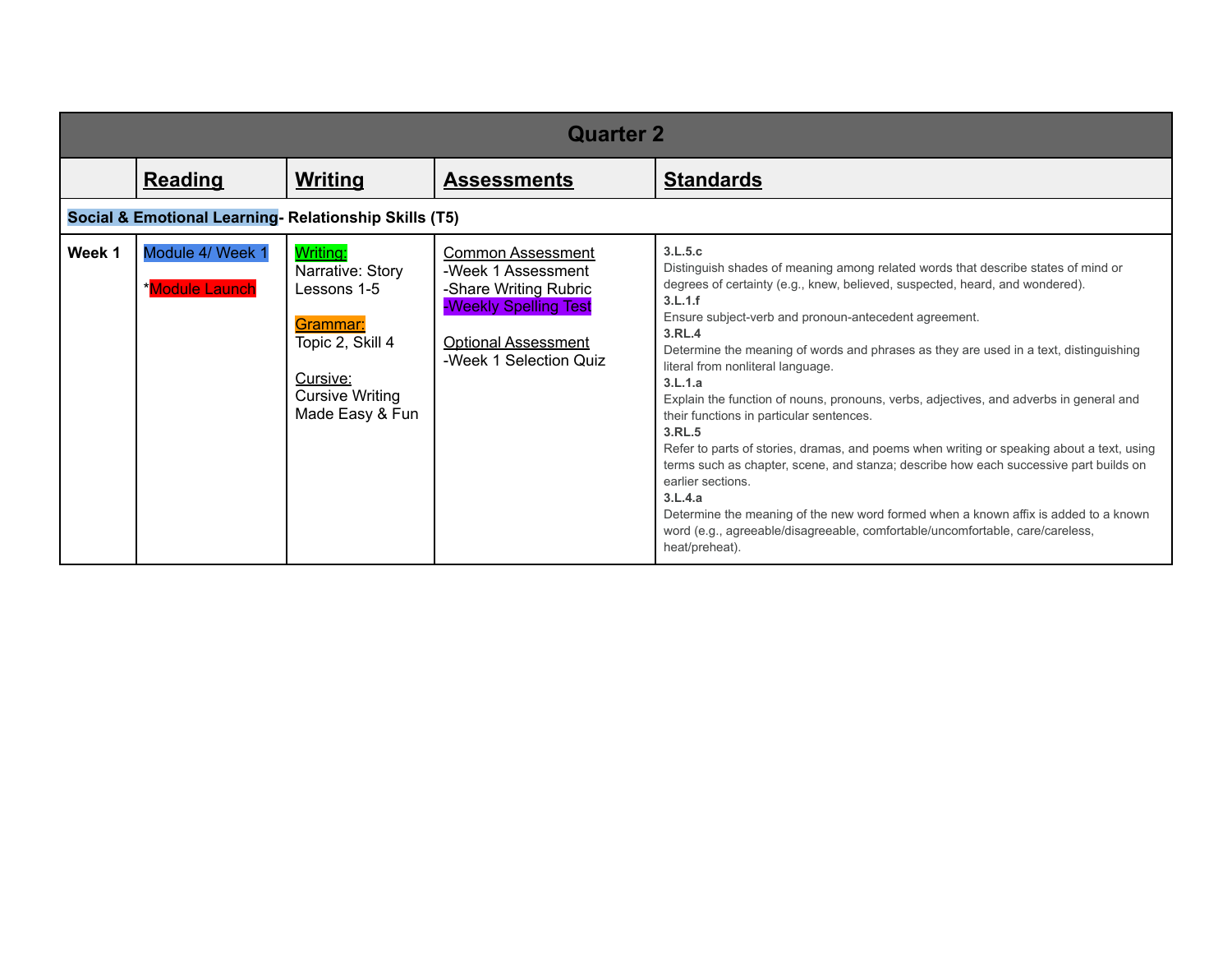| Week 2 | Module 4/ Week 2<br>*Module Launch | Writing:<br>Narrative: Story<br>Lessons 6-10                                          | <b>Common Assessment</b><br>-Week 2 Assessment<br>-Weekly Spelling Test | 3.L.5.c<br>Distinguish shades of meaning among related words that describe states of mind or<br>degrees of certainty (e.g., knew, believed, suspected, heard, and wondered).<br>3.WF3                                                                                                                                                                                                                                                                                                                                                                                                                                                                                                                                                                                                                                                                                                                                                                                        |
|--------|------------------------------------|---------------------------------------------------------------------------------------|-------------------------------------------------------------------------|------------------------------------------------------------------------------------------------------------------------------------------------------------------------------------------------------------------------------------------------------------------------------------------------------------------------------------------------------------------------------------------------------------------------------------------------------------------------------------------------------------------------------------------------------------------------------------------------------------------------------------------------------------------------------------------------------------------------------------------------------------------------------------------------------------------------------------------------------------------------------------------------------------------------------------------------------------------------------|
|        |                                    | Grammar:<br>Topic 2, Skill 5<br>Cursive:<br><b>Cursive Writing</b><br>Made Easy & Fun | <b>Optional Assessment</b><br>-Week 2 Selection Quiz                    | Know and apply spelling conventions and patterns.<br>3.RL.2<br>Recount and paraphrase stories, including fables, folktales, and myths from diverse<br>cultures; determine the central message, lesson, or moral and explain how it is conveyed<br>through key details in text.<br>3.WF.3.c<br>Spell singular and plural possessives (e.g., teacher's, teachers').<br>3.RL.5<br>Refer to parts of stories, dramas, and poems when writing or speaking about a text, using<br>terms such as chapter, scene, and stanza; describe how each successive part builds on<br>earlier sections.<br>3.WF.3.d.1<br>Combine all basic syllable types: closed, VCe (Vowel-Consonant-silent e), open, vowel<br>team, vowel-r, and consonant le.<br>3.L.4.a<br>Determine the meaning of the new word formed when a known affix is added to a known<br>word (e.g., agreeable/disagreeable, comfortable/uncomfortable, care/careless,<br>heat/preheat).<br>3.WF.3.e.2<br>Pattern-based words. |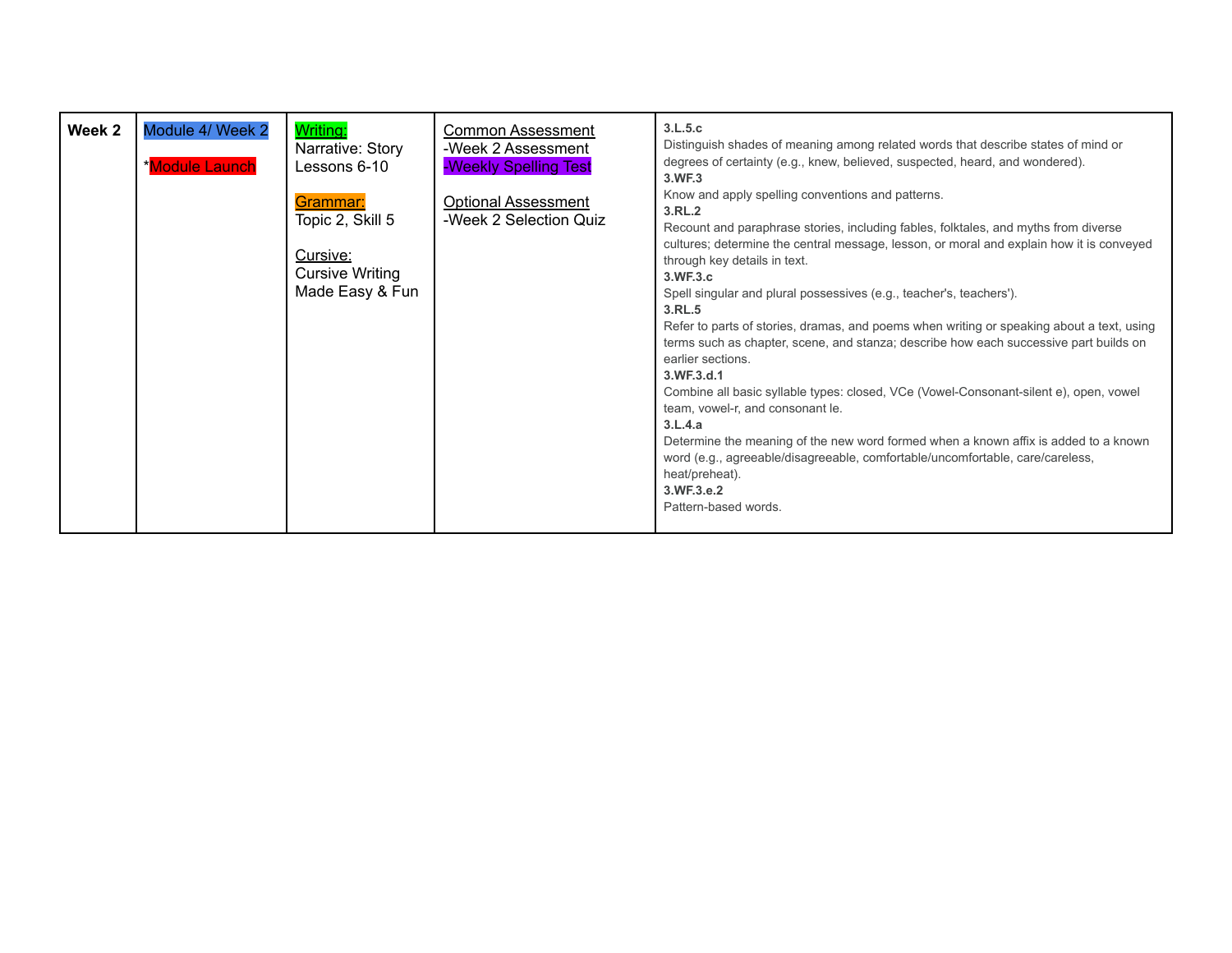| Week 3 | Module 4/ Week 3<br>*Module Launch                      | <b>Writing:</b><br>Narrative: Story<br>Lessons 11-15<br>Grammar:<br>Topic 2, Skill 6<br>Cursive:<br><b>Cursive Writing</b><br>Made Easy & Fun      | <b>Common Assessment</b><br>-Week 3 Assessment*<br>-Writing Rubric (Found under<br>resources in writing<br>workshop book R14)<br>-Weekly Spelling Test<br>OptionalAssessment<br>-Week 3 Selection Quiz<br>-Module Test (Instead of<br>Week 3 Weekly Assessment)<br>*Unless you do the Module Test | 3.L.4.b<br>Use a known root word as a clue to the meaning of an unknown word with the same root<br>(e.g., company, companion).<br>3.L.2.c<br>Use commas and quotation marks in dialogue.<br>3.RL.3<br>Describe characters in a story (e.g., their traits, motivations, or feelings) and explain how<br>their actions contribute to the sequence of events.<br>3.RL.2<br>Recount and paraphrase stories, including fables, folktales, and myths from diverse<br>cultures; determine the central message, lesson, or moral and explain how it is conveyed<br>through key details in text.<br>3.RL.1<br>Ask and answer questions to demonstrate understanding of a text, referring explicitly to the<br>text as the basis for the answers.<br>3.RL.5<br>Refer to parts of stories, dramas, and poems when writing or speaking about a text, using<br>terms such as chapter, scene, and stanza; describe how each successive part builds on<br>earlier sections. |
|--------|---------------------------------------------------------|----------------------------------------------------------------------------------------------------------------------------------------------------|---------------------------------------------------------------------------------------------------------------------------------------------------------------------------------------------------------------------------------------------------------------------------------------------------|--------------------------------------------------------------------------------------------------------------------------------------------------------------------------------------------------------------------------------------------------------------------------------------------------------------------------------------------------------------------------------------------------------------------------------------------------------------------------------------------------------------------------------------------------------------------------------------------------------------------------------------------------------------------------------------------------------------------------------------------------------------------------------------------------------------------------------------------------------------------------------------------------------------------------------------------------------------|
|        | Social & Emotional Learning- Relationship Skills (T133) |                                                                                                                                                    |                                                                                                                                                                                                                                                                                                   |                                                                                                                                                                                                                                                                                                                                                                                                                                                                                                                                                                                                                                                                                                                                                                                                                                                                                                                                                              |
| Week 4 | Module 5/ Week 1<br>*Module Launch                      | Writing:<br>Argument:<br>Persuasive Letter<br>Lessons 1-5<br>Grammar:<br>Topic 2, Skill 7<br>Cursive:<br><b>Cursive Writing</b><br>Made Easy & Fun | <b>Common Assessment</b><br>-Week 1 Assessment<br>-Share Writing Rubric<br>-Weekly Spelling Test<br><b>Optional Assessment</b><br>-Week 1 Selection Quiz                                                                                                                                          | 3.RL.3<br>Describe characters in a story (e.g., their traits, motivations, or feelings) and explain how<br>their actions contribute to the sequence of events.<br>3.L.1.f<br>Ensure subject-verb and pronoun-antecedent agreement.<br>3.RL.2<br>Recount and paraphrase stories, including fables, folktales, and myths from diverse<br>cultures; determine the central message, lesson, or moral and explain how it is conveyed<br>through key details in text.<br>3.RL.1<br>Ask and answer questions to demonstrate understanding of a text, referring explicitly to the<br>text as the basis for the answers.<br>3.L.4.a<br>Determine the meaning of the new word formed when a known affix is added to a known<br>word (e.g., agreeable/disagreeable, comfortable/uncomfortable, care/careless,<br>heat/preheat).<br>3.L.4.c<br>Use sentence-level context as a clue to the meaning of a word or phrases.                                                 |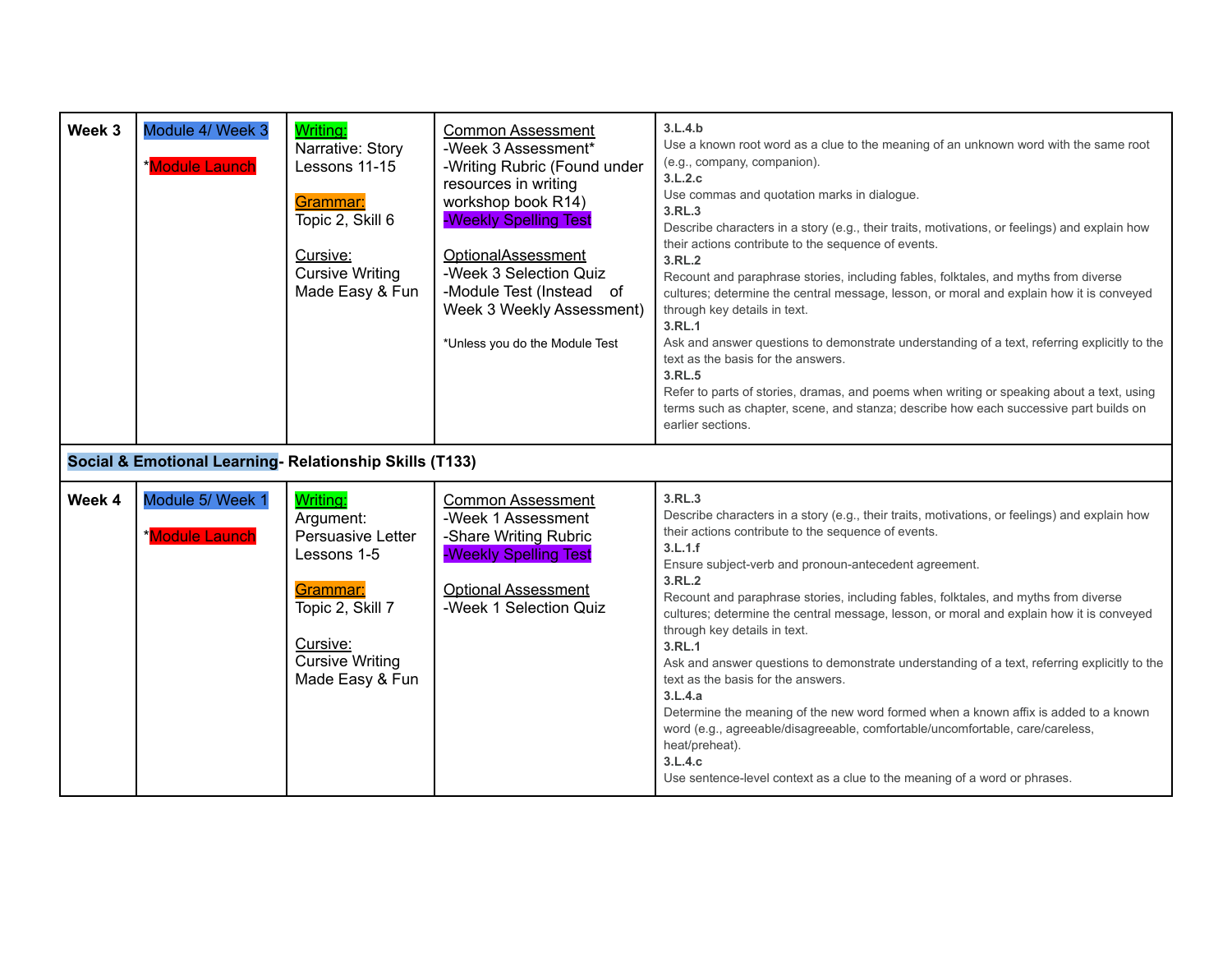| Week 5 | Module 5/ Week 2<br>*Module Launch                 | Writing:<br>Argument:<br><b>Persuasive Letter</b><br>Lessons 6-10<br>Grammar:<br>Topic 3, Skill 1<br>Cursive:<br><b>Cursive Writing</b><br>Made Easy & Fun  | <b>Common Assessment</b><br>-Week 2 Assessment<br>-Weekly Spelling Test<br><b>Optional Assessment</b><br>-Week 2 Selection Quiz                                                                                                                                                                          | 3.L.4.b<br>Use a known root word as a clue to the meaning of an unknown word with the same root<br>(e.g., company, companion).<br>3.RL.3<br>Describe characters in a story (e.g., their traits, motivations, or feelings) and explain how<br>their actions contribute to the sequence of events.<br>3.L.1.f<br>Ensure subject-verb and pronoun-antecedent agreement.<br>3.RL.1<br>Ask and answer questions to demonstrate understanding of a text, referring explicitly to the<br>text as the basis for the answers.<br>3.L.4.c<br>Use sentence-level context as a clue to the meaning of a word or phrases.                                                                                                                        |  |  |
|--------|----------------------------------------------------|-------------------------------------------------------------------------------------------------------------------------------------------------------------|----------------------------------------------------------------------------------------------------------------------------------------------------------------------------------------------------------------------------------------------------------------------------------------------------------|-------------------------------------------------------------------------------------------------------------------------------------------------------------------------------------------------------------------------------------------------------------------------------------------------------------------------------------------------------------------------------------------------------------------------------------------------------------------------------------------------------------------------------------------------------------------------------------------------------------------------------------------------------------------------------------------------------------------------------------|--|--|
| Week 6 | Module 5/ Week 3<br>*Module Launch                 | <b>Writing:</b><br>Argument:<br>Persuasive Letter<br>Lessons 11-15<br>Grammar:<br>Topic 3, Skill 2<br>Cursive:<br><b>Cursive Writing</b><br>Made Easy & Fun | <b>Common Assessment</b><br>-Week 3 Assessment*<br>-Writing Rubric (Found under<br>resources in writing<br>workshop book R14)<br>-Weekly Spelling Test<br><b>OptionalAssessment</b><br>-Week 3 Selection Quiz<br>-Module Test (Instead of<br>Week 3 Weekly Assessment)<br>*Unless you do the Module Test | 3.L.1.e<br>Form and use the simple verb tenses (e.g., I walked; I walk; I will walk).<br>3.RI.3<br>Describe the relationship between a series of historical events, scientific ideas or concepts,<br>or steps in technical procedures in a text, using language that pertains to time, sequence,<br>and cause/effect.<br>3.L.5.a<br>Distinguish the literal and nonliteral meanings of words and phrases in context (e.g., take<br>steps).<br>3.RI.6<br>Distinguish one's own point of view from that of the author of a text.<br>3.L.4.a<br>Determine the meaning of the new word formed when a known affix is added to a known<br>word (e.g., agreeable/disagreeable, comfortable/uncomfortable, care/careless,<br>heat/preheat). |  |  |
|        | Social & Emotional Learning- Self-Awareness (T260) |                                                                                                                                                             |                                                                                                                                                                                                                                                                                                          |                                                                                                                                                                                                                                                                                                                                                                                                                                                                                                                                                                                                                                                                                                                                     |  |  |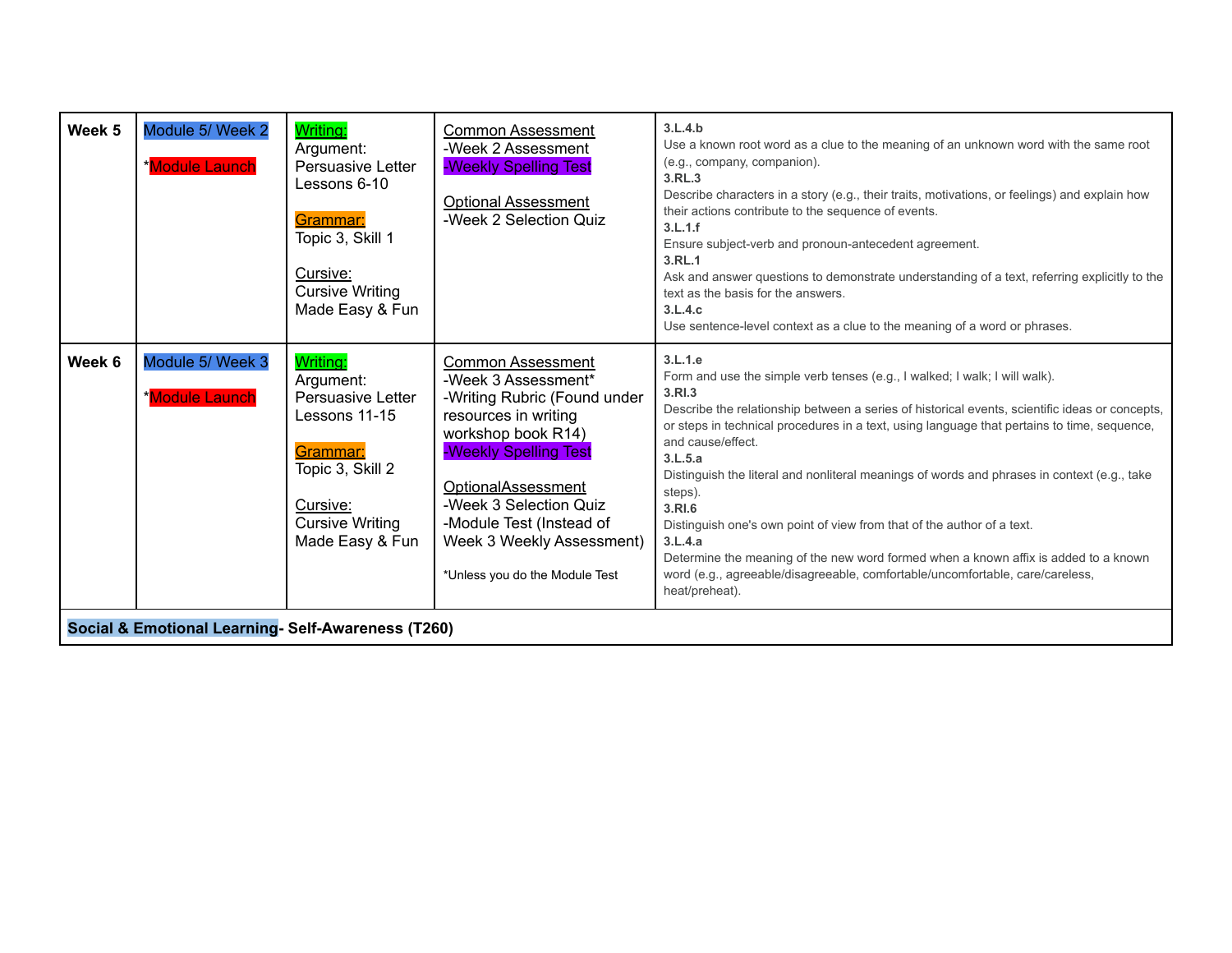| Week 7 | Module 6/ Week 1<br><b>Module Launch</b>  | <b>Writing:</b><br>Informational:<br><b>Expository Essay</b><br>Lessons 1-5<br>Grammar:<br>Topic 3, Skill 3<br>Cursive:<br><b>Cursive Writing</b><br>Made Easy & Fun | <b>Common Assessment</b><br>-Week 1 Assessment<br>-Share Writing Rubric<br>-Weekly Spelling Test<br><b>Optional Assessment</b><br>-Week 1 Selection Quiz | 3.L.1<br>Demonstrate command of the conventions of Standard English grammar and usage when<br>writing or speaking.<br>3.L.1.a<br>Explain the function of nouns, pronouns, verbs, adjectives, and adverbs in general and<br>their functions in particular sentences.<br>3.L.4.a<br>Determine the meaning of the new word formed when a known affix is added to a known<br>word (e.g., agreeable/disagreeable, comfortable/uncomfortable, care/careless,<br>heat/preheat).<br>3.RI.7<br>Use information gained from illustrations (e.g., maps, photographs) and the words in a text<br>to demonstrate understanding of the text (e.g., where, when, why, and how key events<br>occur).<br>3.L.4.d<br>Use glossaries or beginning dictionaries, both print and digital, to determine or clarify the<br>precise meaning of key words and phrases.<br>3.RI.1<br>Ask and answer questions to demonstrate understanding of a text, referring explicitly to the<br>text as the basis for the answers. |
|--------|-------------------------------------------|----------------------------------------------------------------------------------------------------------------------------------------------------------------------|----------------------------------------------------------------------------------------------------------------------------------------------------------|-----------------------------------------------------------------------------------------------------------------------------------------------------------------------------------------------------------------------------------------------------------------------------------------------------------------------------------------------------------------------------------------------------------------------------------------------------------------------------------------------------------------------------------------------------------------------------------------------------------------------------------------------------------------------------------------------------------------------------------------------------------------------------------------------------------------------------------------------------------------------------------------------------------------------------------------------------------------------------------------------|
| Week 8 | Module 6/ Week 2<br><b>*Module Launch</b> | Writing:<br>Informational:<br><b>Expository Essay</b><br>Lessons 6-10<br>Grammar:<br>Topic 3, Skill 4<br>Cursive:<br><b>Cursive Writing</b><br>Made Easy & Fun       | <b>Common Assessment</b><br>-Week 2 Assessment<br>-Weekly Spelling Test<br><b>Optional Assessment</b><br>-Week 2 Selection Quiz                          | 3.RI.2<br>Determine the main idea of a text; recount and paraphrase the key details and explain how<br>they support the main idea.<br>3.L.3.a<br>Choose words and phrases for effect.<br>3.L.1.a<br>Explain the function of nouns, pronouns, verbs, adjectives, and adverbs in general and<br>their functions in particular sentences.<br>3.L.4.a<br>Determine the meaning of the new word formed when a known affix is added to a known<br>word (e.g., agreeable/disagreeable, comfortable/uncomfortable, care/careless,<br>heat/preheat).<br>3.RI.5<br>Use text features and search tools (e.g., key words, sidebars, hyperlinks) to locate<br>information relevant to a given topic efficiently.<br>3.L.4.d<br>Use glossaries or beginning dictionaries, both print and digital, to determine or clarify the<br>precise meaning of key words and phrases.                                                                                                                                  |